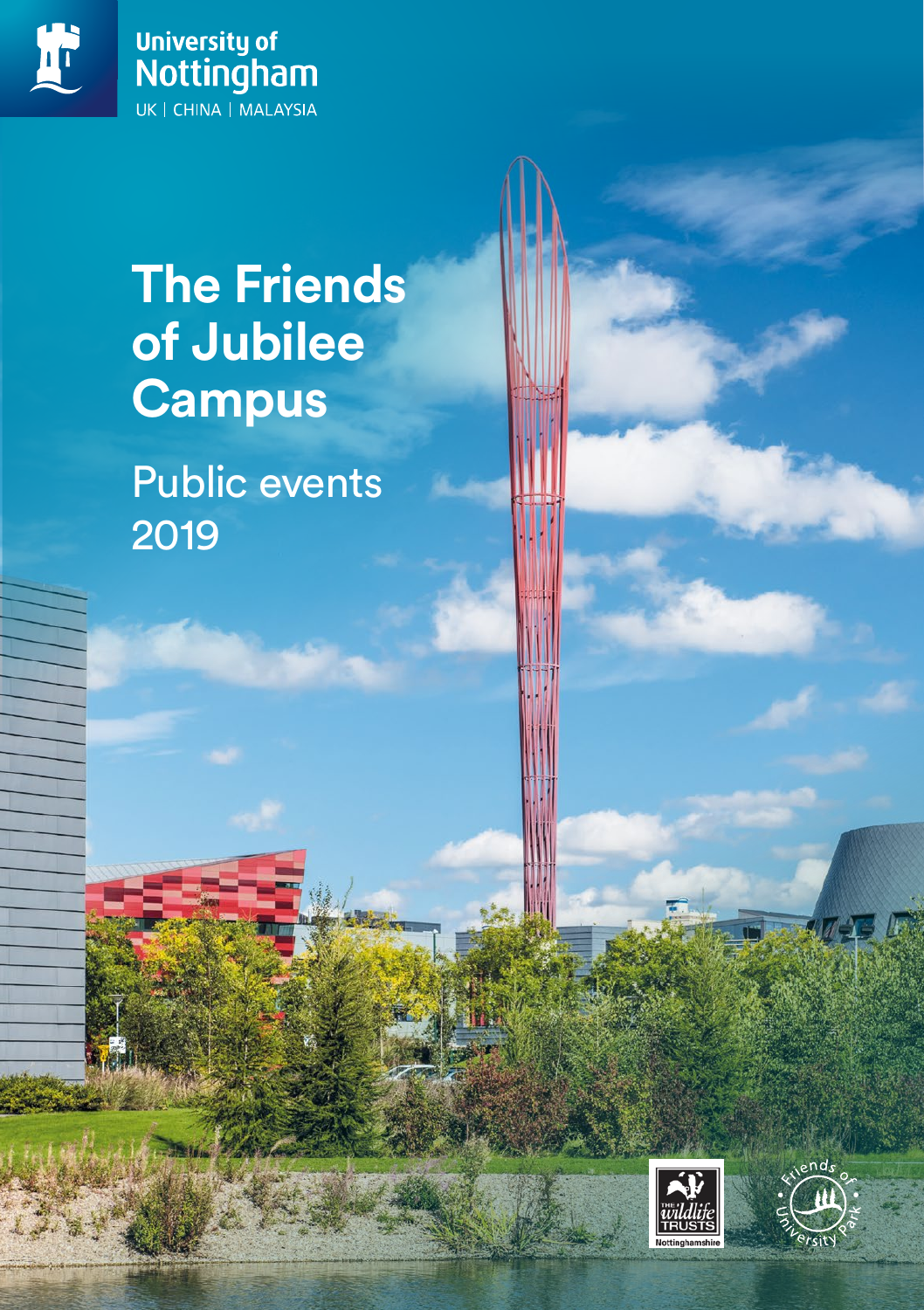# **Public events programme 2019**

### Horticultural workshop –

'pruning with Matthew Gyles' **Saturday 23 March**

#### 10am to 12 noon

Learn how to prune and why we undertake this task with a hands on guide with a practical workshop, you'll be led around the Jubilee Campus in variety of locations where demonstrations will be held and for you to participate. You'll be given a step by step guide on how to get the most out of your plants. Safety gloves will be required for this activates and a good sharp pair of secateurs.

**Fee £3 per person Booking required**

### Easter egg hunt **Saturday 20 April** 10am to 12 noon

Join in the fun of our Easter egg hunt on Jubilee Campus! Follow the trail and find clues along the way, then claim your chocolate reward. All children must be accompanied by parents/carers.

**Fee £3 per person Booking required**

# Community welcome tour **Saturday 27 April**

### 10am to 12 noon

Do you live near Jubilee Campus and would like to know more about it? Come along to find out more about the beautiful campus on your doorstep, its wildlife and its stunning architecture, and to meet some of the people who work and study here.

**Free event Booking required**

# How to improve wildlife in your garden **Saturday 18 May**

#### 10am to 11.30am

Wildlife can make its home in our gardens in many different ways. There are lots of things we can do, from planting to maintenance, that will make them as welcome as possible. Join staff and the Jubilee friends in a talk with demonstrations on how to improve wildlife in your own garden. Meeting Room 3, Jubilee Conference Centre, Jubilee Campus

**Fee £3 per person Booking required**

# A walk through Jubilee Campus

### **Tuesday 9 July**

### 6pm to 7.30pm onwards

Join our Sustainability team for a walk through the development of the Jubilee Campus, from an industrial site to a modern, vibrant and award-winning Campus.

**Fee £3 per person Booking required**

# **Bat walk** with Paul Stone **Thursday 29 August**

### 8.15pm onwards

As the sun sets enjoy a walk through University Park and adore the delights of the night sky. The gentle walk will last for between 1 to 1.5 hours, depending on what you discover. The route for this walk can sometimes be uneven and not on a path, so will require all attendees to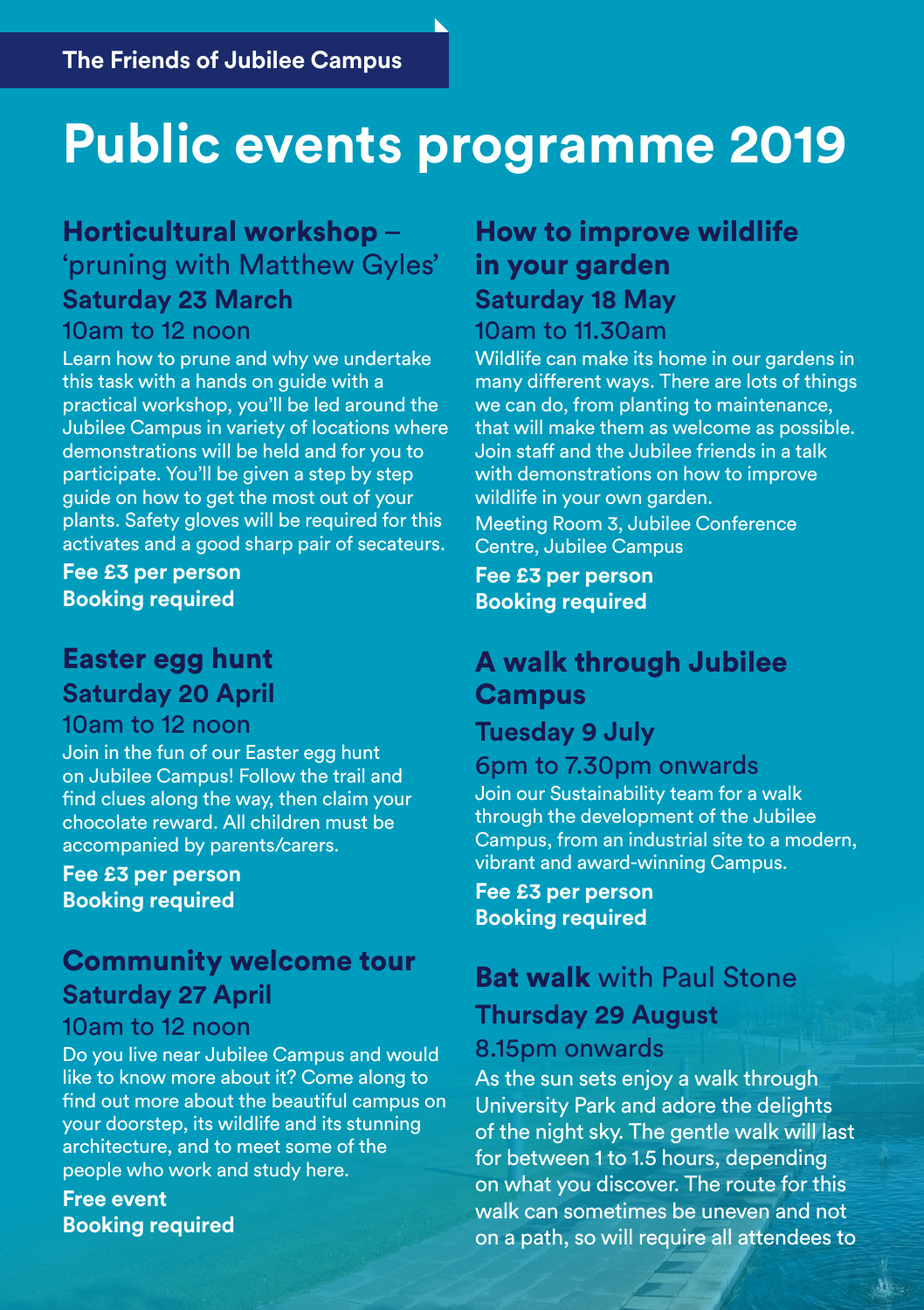be steady on their feet as they will need to walk for the duration of the event. **Meet at the Aspire Café Fee £3 per person Booking required**

### A landscape walk through the Jubilee Campus

### **Saturday 7 September**

#### 10am–12noon

Join the Friends in a walk around the Jubilee Campus, taking in some of the horticultural delights along the way. The campus is just a mile from University Park and has a long industrial past. The campus has evolved to become a haven for a multitude of flora and fauna. Why not join the Friends to find out a little more as we talk about a wide range of planting material used on the campus.

**Fee £3 per person Booking required**

# History and development of Jubilee Campus

Public lecture by Professor John Beckett

## **Tuesday 19 November**

### 7.30pm onwards

In this talk, Professor John Beckett will draw upon work he has undertaken since the 1990s to show how the campus came to be where it is today, and what was there before!

**Lecture Theatre 2, Exchange Building, Jubilee Campus Fee £3 per person Booking required** 

### Horticultural workshop – 'bulb planting' **Saturday 26 October**

### 10am to 12 noon

Come and join the Friends in planting bulbs, naturalising some of the campus woodlands and wooded areas. With a hands on guide with this practical workshop, you'll be led to a designated area, where demonstrations will be held and for you to participate. You'll be given a step by step guide on how to plant them correctly and get the most out of your bulbs. Safety gloves, boots and suitable clothing will be required.

**Fee £3 per person Booking required**

# Wreath making **Thursday 5 and Friday 6 December**

### 6–8pm

Get ready for the festive season with our Christmas wreath making workshop, using foraged and hedge row materials. Led by our expert, learn about making a wreath using different techniques used to make your wreath and get creative with the opportunity to make something special to take home with you.

**Fee £20 per person Booking required**

**University of Nottingham TIK L CHINA L MALAYSIA**